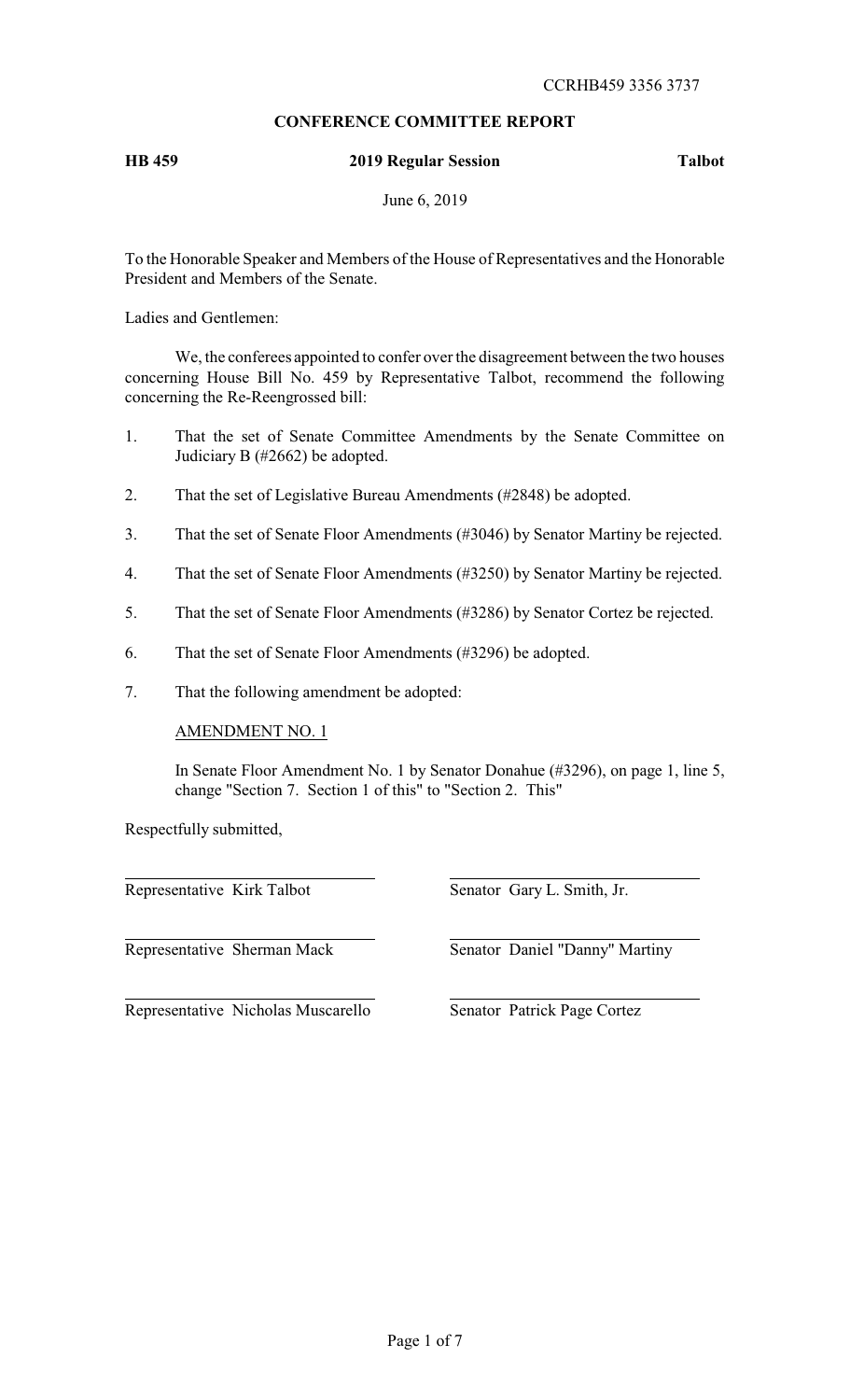### DIGEST

The digest printed below was prepared by House Legislative Services. It constitutes no part of the legislative instrument. The keyword, one-liner, abstract, and digest do not constitute part of the law or proof or indicia of legislative intent. [R.S. 1:13(B) and 24:177(E)]

### **CONFERENCE COMMITTEE REPORT DIGEST**

### **HB 459 2019 Regular Session Talbot**

### **Keyword and oneliner of the instrument as it left the House**

GAMING: Provides relative to fantasy sports contests

# **Report adopts Senate amendments to:**

- 1. Relative to fantasy sports:
	- (a) Mandate that certain requirements be included in the rules adopted by the La. Gaming Control Board (board), including but not limited to methods, forms, and procedures for making an application for a license, contract, or permit and a procedure for withholding winnings of persons who have outstanding child support payments.
	- (b) Authorize the board to assess and collect fees that may be necessary to defray administrative costs associated with an application for licensure and the investigation, granting, or renewal of licenses or permits.
	- (c) Require a fantasy sports contest operator (operator) to be a person domiciled in the state or a domestic business entity with a certificate of existence from the secretary of state and in good standing or a foreign corporation with a certificate of authority to transact business in the state.
	- (d) Require operators to report certain financial information periodically to the board.
	- (e) Add a requirement for the Dept. of Children and Family Services to report to the House Committee on Civil Law and Procedure and the Senate Committee on Judiciary A on the interception and seizure of gaming winnings for outstanding child support payments or overpayments.
	- (f) Require the board to adopt as a rule a schedule of civil penalties for violations of the "La. Fantasy Sports Contests Act" and provide that a civil penalty shall not exceed \$50,000 for each violation.
	- (g) Require an operator to pay any civil penalties in order to retain any permit or license and provide that the failure to pay such penalties results in the shutdown of the platform of the fantasy sports contest operator.
	- (h) Add general authority for the board to revoke or suspend a license and that in lieu of revocation or suspension of a license, the licensee may enter into a consent agreement or settlement to pay a penalty not to exceed \$50,000.
	- (i) Add authority for the division of state police to conduct investigations, hearings, and inquiries, and to suspend a license prior to a hearing in certain situations.
	- (j) Prohibit an operator from charging players for inactive accounts.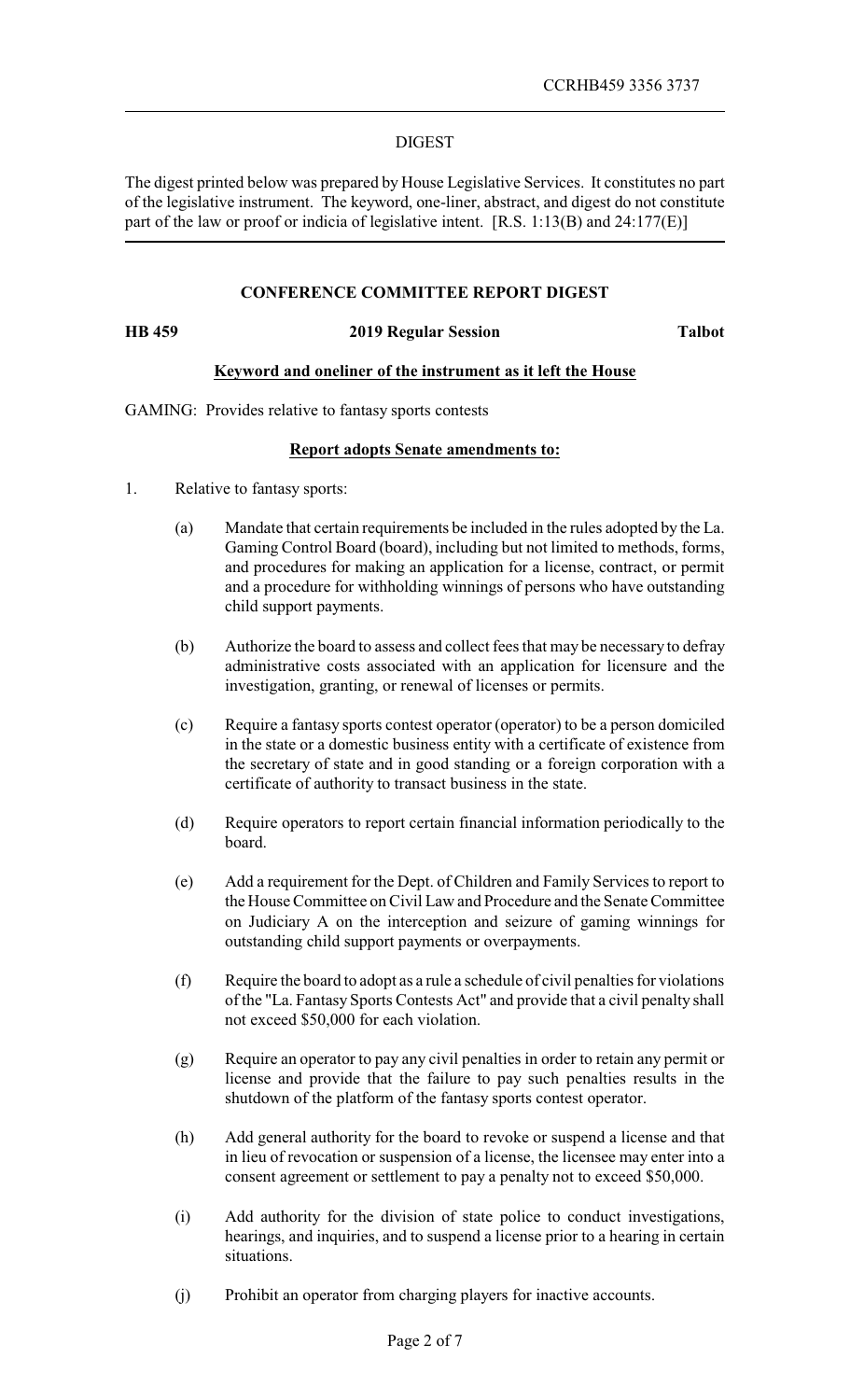- (k) Remove proposed law provision regarding legislative intent on the taxation of fantasy sports contest revenue.
- (l) Provide for the contingent effectiveness of fantasy sports only if House Bill No. 600 of the 2019 R.S., relative to the taxation of fantasy sports contest revenue, is enacted.

# **Report rejects Senate amendments which would have:**

- 1. Relative to fantasy sports, authorized the board to only revoke a licensee's license, rather than impose a penalty, for allowing a person under the age of 21 to be a fantasy sports player or for allowing a person to participate in a fantasy sports contest in a parish in which a majority of the qualified electors in the parish voting on the proposition voted against the proposition.
- 2. Incorporated the Reengrossed version of Senate Bill No. 153 of the 2019 R.S. which would have done all of the following:
	- (a) Required an election to authorize sports wagering.
	- (b) Provided relative to the issuance of sports wagering service provider permits.
	- (c) Provided for the powers and authorities of the board with respect to sports wagering.
	- (d) Provided relative to the time period for claiming winnings.
	- (e) Enacted The Louisiana Sports Wagering Control Act and provided definitions for purposes of the Act.
	- (f) Prohibited certain persons from participating in sports wagering, including any person under the age of 21.
	- (g) Provided for the dedication of sports wagering proceeds.
	- (h) Provided exceptions to present law crimes that prohibit gambling for sports wagering conducted pursuant to proposed law.

# **Report amends the bill to:**

1. Make technical corrections.

# **Digest of the bill as proposed by the Conference Committee**

Present law provides for the "Louisiana Fantasy Sports Contests Act", which called for a proposition election held on Nov. 6, 2018, to determine whether fantasy sports contests were to be permitted in a particular parish.

Present law provides for a definition of "fantasy sports contests", which means any fantasy or simulation sports game or contest played through the internet or mobile device with all of the following elements:

- (1) Participants create a simulation sports team based on the current membership of actual amateur or professional sports organizations.
- (2) All prizes and awards offered to winning participants are established and made known to the participants in advance of the game or contest, and the value of the prizes or awards is not determined by the number of participants or the amount of any fees paid by those participants.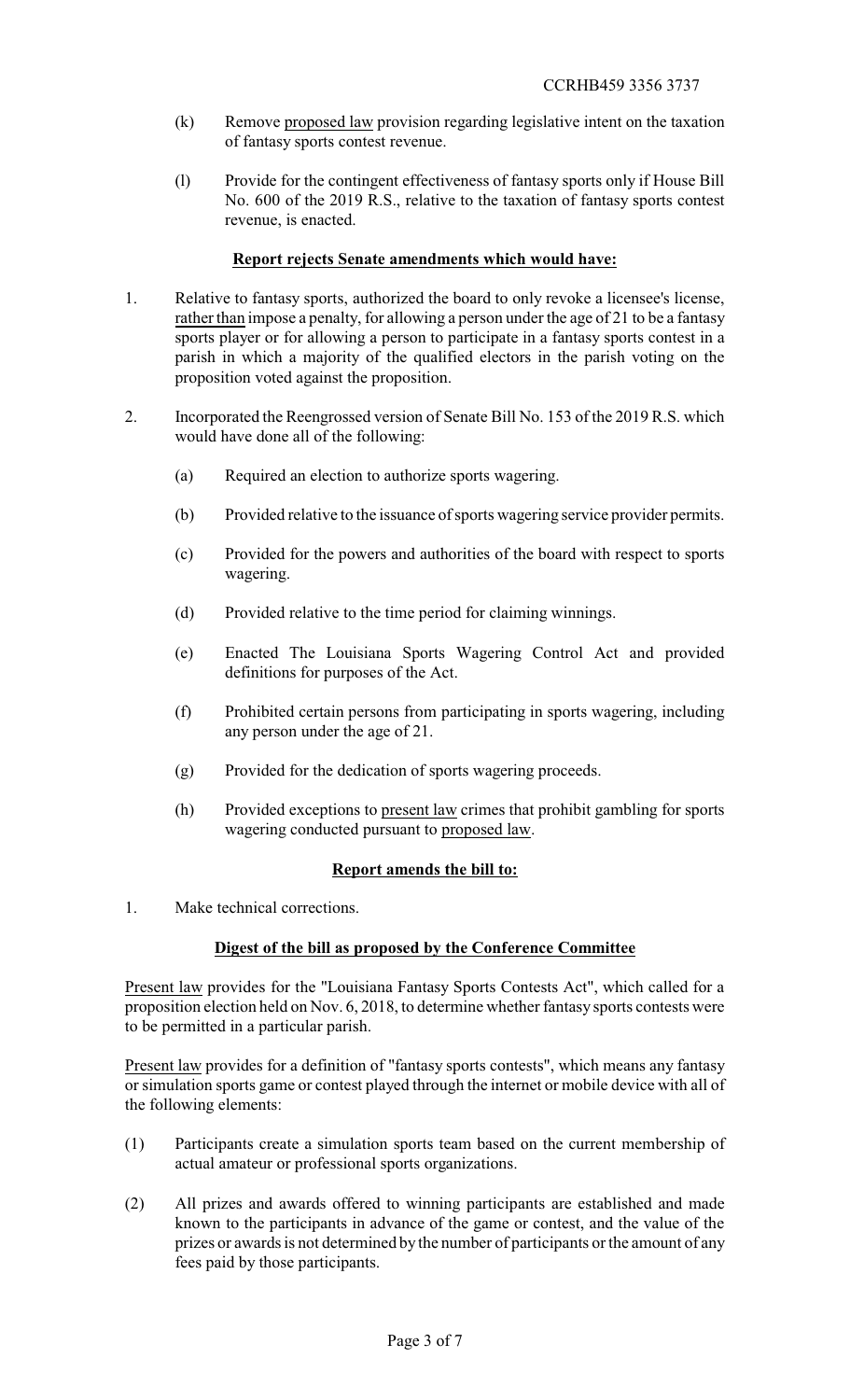- (3) All winning outcomes reflect the relative knowledge and skill of the participant and are predominantly determined by accumulated statistical results of the performance of the individuals, including athletes in the case of sporting events.
- (4) No winning outcome is based on either of the following:
	- (a) On the score, point-spread, or any performance or performances of any single real-world team or any combination of such teams.
	- (b) Solely on any single performance of an individual athlete in any single realworld sporting or other event.

Proposed law retains present law and adds definitions for the terms "confidential information", "entry fee", "fantasy sports contest operator", "fantasy sports contest player", "gross fantasy sports contests revenues", "location percentage", and "net revenue".

Present law authorizes the La. Gaming Control Board to adopt rules in accordance with the Administrative Procedure Act to implement, administer and regulate fantasysports contests.

Proposed law provides that the rules shall include but not be limited to:

- (1) The issuance of any license, contract, or permit, subject to regulation of the board.
- (2) The methods of and forms and procedures for making an application for a license, contract, or permit to be considered by the board.
- (3) The methods of and forms for providing to the board information concerning a person's family, habits, character, associates, criminal record, business activities, and financial affairs.
- (4) A procedure requiring the withholding of winnings of persons who have outstanding child support arrearages or owing child support overpayments. Winnings shall only include payments for which the operator licensed under proposed law is required to file a W2-G form, or a substantially equivalent form, with the U.S. Internal Revenue Service.

Proposed law requires a fantasy sports contest operator to be licensed by the La. Gaming Control Board. Provides that a fantasy sports contest operator must:

- (1) Be a person domiciled in La. or a domestic business entity with a certificate of existence from the secretary of state and in good standing or a foreign corporation with a certificate of authority to transact business in the state from the secretary of state and in good standing.
- (2) Demonstrate to the La. Gaming Control Board that the operator is suitable for licensing pursuant to present law.

Proposed law provides that any fantasy sports contest operator that allows its license to lapse, without requesting an extension of time to file for a renewal, is required to resubmit an initial application for licensure. Further prohibits the transfer of a fantasy sports contest operator's license.

Proposed law requires the board to issue or deny a fantasy sports contest operator's license within 60 days of receipt of application for licensure. Provides that the board shall provide an operator with specific reasons if a license is not issued. Prohibits the transfer of a fantasy sports contest operator's license.

Proposed law provides that as a condition of licensure, a fantasy sports contest operator is required to submit evidence to the board that the operator has established and will implement certain commerciallyreasonable procedures for fantasysports contests which include but are not limited to: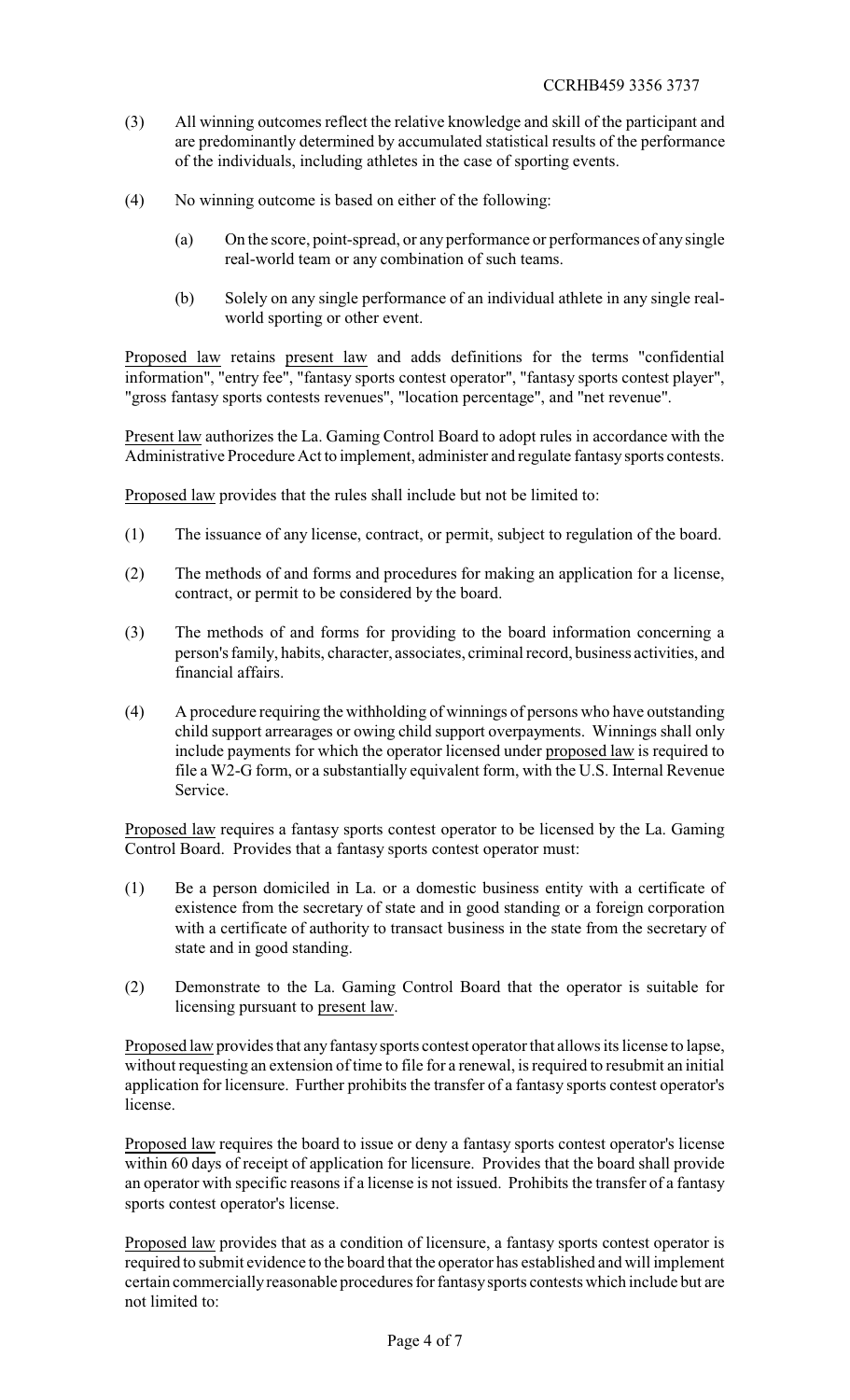- (1) Prevent employees of the fantasy sports contest operator, and relatives of an employee living in the same household as an employee of an operator, from competing in fantasy sports contests offered by an operator in which the operator offers a cash prize to the general public.
- (2) Prevent sharing of confidential information that could affect fantasy sports contests with third parties until the information is made publicly available.
- (3) Provide that no winning outcome is based on the score, point spread, or any performance of any single actual sports team or combination of such teams or solely on any single performance of an individual athlete or participant in any single actual sporting event.
- (4) Ensure that any athletes and individuals who participate in or officiate a game or competition that is the subject of a fantasy sports contest or any sports agent, team employee, referee, or league official associated with a sport or athletic event do not participate in fantasy sports contests
- (5) Verify that a fantasy sports contest player is 21 years of age or older.
- (6) Provide fantasysports contest players with access to information on responsible play.
- (7) Provide fantasy sports contest players with access to information on seeking assistance regarding compulsive or problem gambling.
- (8) Provide fantasy sports contest players with access to the fantasy sports contest player's play history and account details.
- (9) Allow individuals to restrict themselves from entering a fantasy sports contest upon request and provide reasonable steps to prevent the person entering fantasy sports contests offered by an operator.
- (10) Disclose the limit on the number of entries that a fantasy sports contest player may submit in a fantasy sports contest and provide reasonable steps to prevent players from submitting more than the limit.
- (11) Segregate fantasy sports contest player funds from operational funds or maintain a reserve that exceeds the amount of player funds on deposit, which may not be used for operational activities. Provides that reserve funds may take the form of cash, cash equivalents, payment process reserves, payment processorreceivables, an irrevocable letter of credit, a bond, or a combination thereof, in the amount that must exceed the total balances of the fantasy sports contest players' accounts.

Proposed law prohibits fantasy sports contests operators from offering fantasy sports contests based on the performances of participants in high school or youth athletic events.

Proposed law requires a licensed fantasy sports contest operator to:

- (1) Annually contract with a certified public accountant to conduct an audit that is consistent with the standards accepted by the American Institute of Certified Public Accountants.
- (2) Submit to the board a copy of the audit report.

Proposed law prohibits any person licensed pursuant to proposed law, or any agent or employee thereof, from allowing a person under the age of 21 to be a fantasy sports contest player and from allowing a person to participate in a fantasy sports contest in a parish in which a majority of the qualified electors in the parish voting on the proposition to authorize fantasy sports in the parish voted against the proposition. Proposed law requires the licensee to withhold the winnings of such persons. Proposed law further provides for the imposition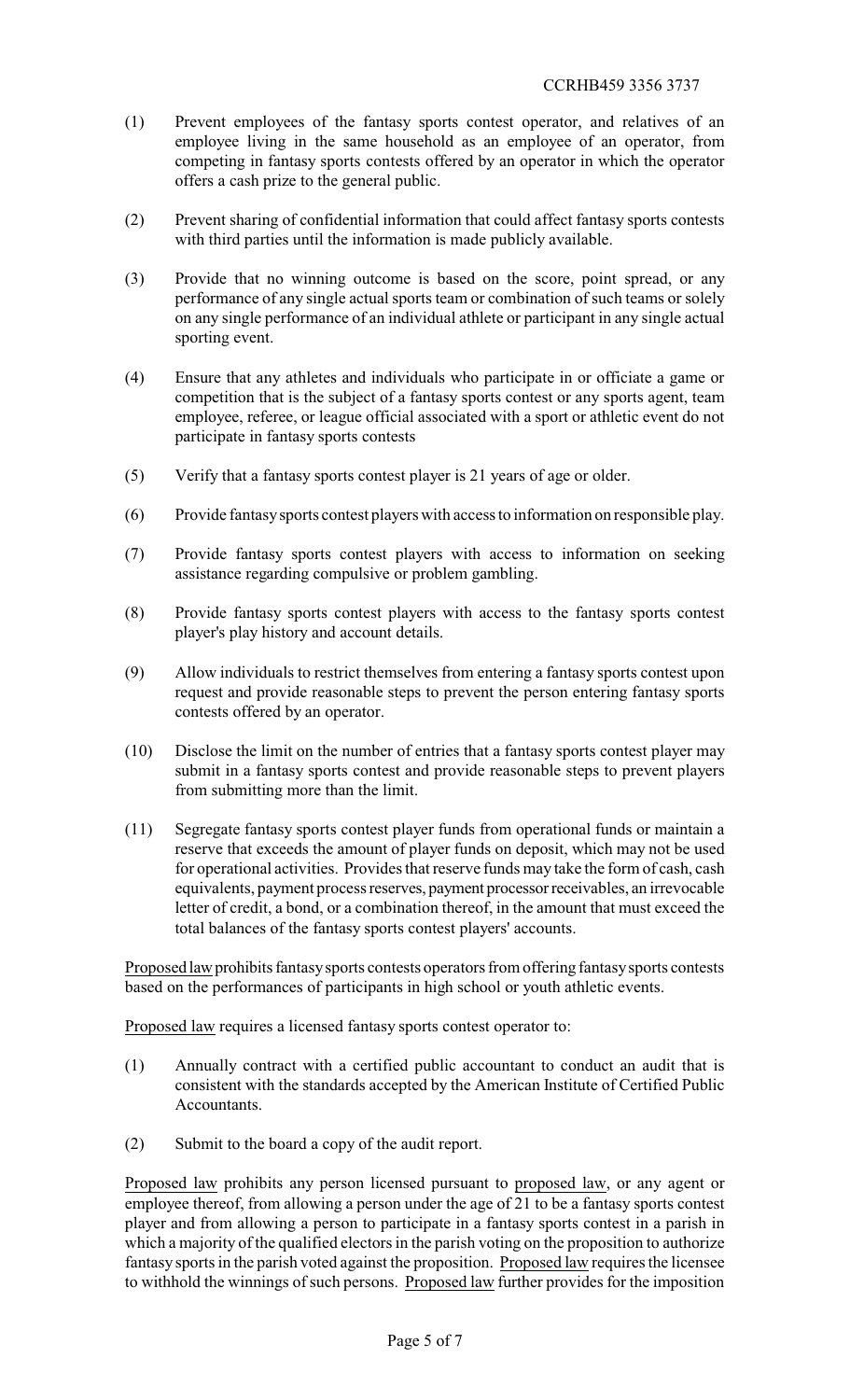of fines and authorizes license revocation for licensees who violate this proposed law prohibition.

Proposed law requires periodic reporting of gross fantasy sports contests revenues, net revenue, and financial statements regarding a fantasy sports contest operators operations in  $La$ 

Proposed law requires the Dept. of Children and Family Services to annually report to the House Committee on Civil Law and Procedure and the Senate Committee on Judiciary A on the interception and seizure of gaming winning for the payment of child support and overpayment owed to the department.

Proposed law provides criteria for the revocation or suspension of a license. The criteria includes:

- (1) Failure to meet the requirements of suitability.
- (2) Failure to meet the requirements for the issuance of a license.
- (3) Repeat violations of proposed law orrule of the board. "Repeat violations" is defined as three violations of the same law or rule which has occurred on separate occasions by the same operator within a one-year period.

Proposed law authorizes the board to impose a fine or reach a settlement agreement with the operator in addition to or in lieu of revocation or suspension of a license. Limits suspension of a license to 30 days.

Proposed law authorizes the division of state police to conduct investigations, hearings and inquiries as it deems necessary to fulfill its responsibilities. Authorizes the suspension of a license prior to a hearing if there is a written finding of danger to public health and welfare.

Proposed law provides that as a condition of receiving a license, an operator agrees that the division and its agents and employees shall have unrestricted access and the right to inspect any premises under the control of the operator in which any activity relating to the provisions of proposed law is conducted.

Proposed law, regarding active accounts, requires an operator to:

- (1) Limit each authorized player to one active and continuously used account.
- (2) Publish and facilitate parental control procedures to allow parents or guardians to exclude minors from access to any contest or platform. Requires procedures to include a toll-free number to call for help in establishing such parental controls.
- (3) Make clear conspicuous statements that are not inaccurate or misleading concerning the chances of winning and the number of winners when referencing the chances or likelihood of winning.
- (4) Permit anyauthorized player to permanentlyclose an account registered to the player, on any and all platforms supported by the operator or registrant, at any time and for any reason.
- (5) Identify all highly experienced players in any contest by a symbol attached to the players' username, or by other visible means, on all platforms supported by the operator or registrant.
- (6) Disclose the number of entries a single authorized player may submit to each contest.
- (7) Disclose the maximum number of total entries allowed for each contest.